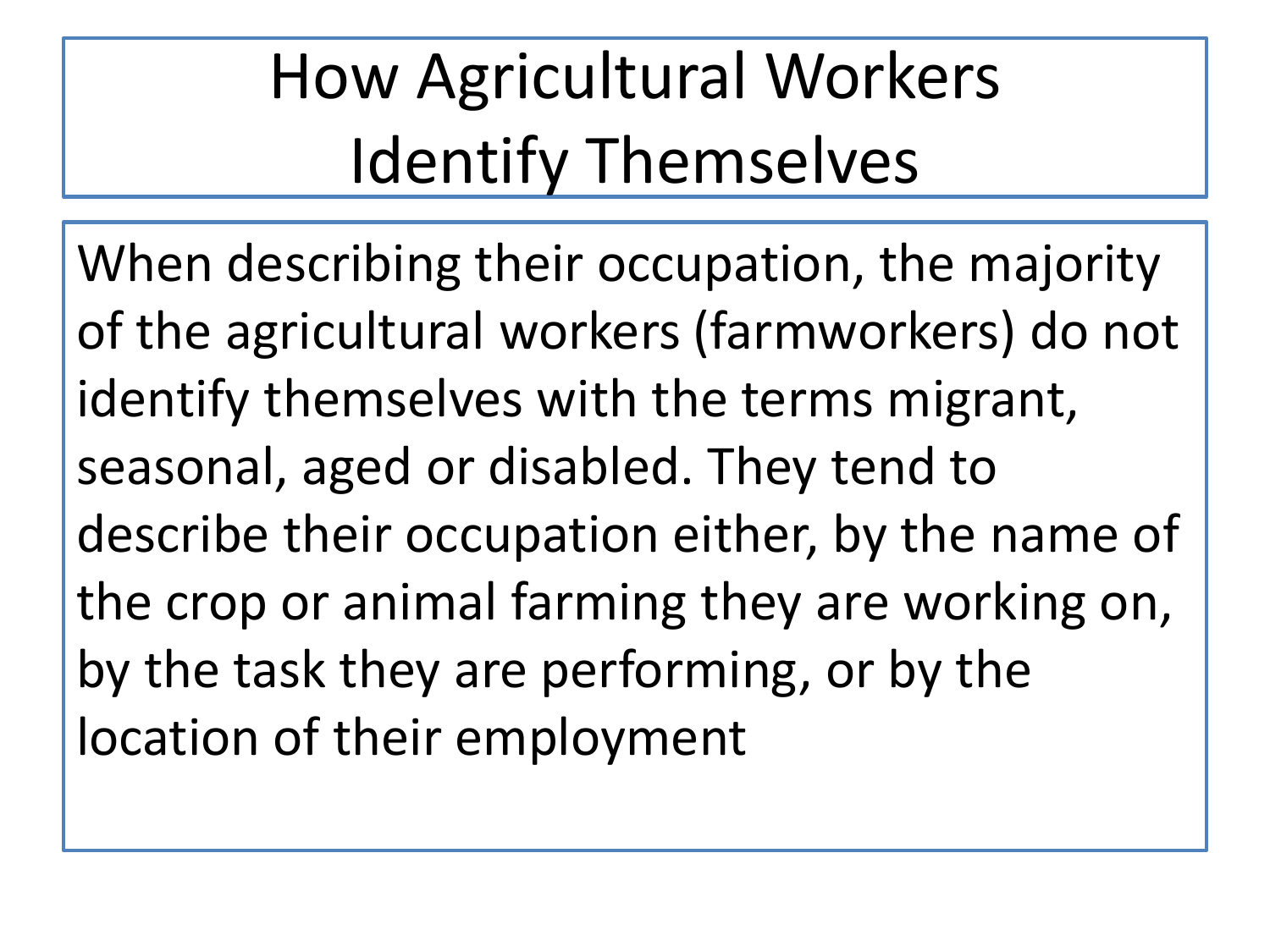## **How Agricultural Workers Identify Themselves**

| <b>Crop Productions</b>                                                                                                           |                                                                                                                                                |                                                                                                                                                      |                                                                                                                                                    |  |  |
|-----------------------------------------------------------------------------------------------------------------------------------|------------------------------------------------------------------------------------------------------------------------------------------------|------------------------------------------------------------------------------------------------------------------------------------------------------|----------------------------------------------------------------------------------------------------------------------------------------------------|--|--|
| By the name of the crop                                                                                                           |                                                                                                                                                | By the place of employment                                                                                                                           |                                                                                                                                                    |  |  |
| "En el fríjol"<br>"En la cebolla<br>"En el empaque de"<br>"En el algodón"                                                         | "In the beans"<br>"In the onions"<br>"In packing"<br>"In the cotton"                                                                           | "En la labor"<br>"En una nurseria"<br>"Con un contratista"<br>"Con un ranchero"                                                                      | "In the field"<br>"In the nursery"<br>"With the contractor"<br>"With the farmer"                                                                   |  |  |
| By the name of the agricultural activity                                                                                          |                                                                                                                                                | By the geographic location                                                                                                                           |                                                                                                                                                    |  |  |
| "Soy amarrador"<br>"Soy Pizcandor"<br>"Trabajo en el plástico"<br>"En maquina pizcadora"<br>"En el azadón"<br>"En el desahije de" | "I fasten the plants"<br>"I am a picker"<br>"I work laying plastic"<br>"In harvesting machine"<br>"I work with a hoe"<br>"I work thinning the" | "Me voy pa Michigan"<br>"Voy a los trabajos"<br>"Me voy pa los trabajos"<br>"Me voy con el troquero"<br>"Sigo las corridas de"<br>"Me voy pal norte" | "I go to Michigan"<br>"I follow the work"<br>"I follow the crops"<br>"I go with the<br>contractor"<br>"I follow the crops""<br>"I go to the north" |  |  |